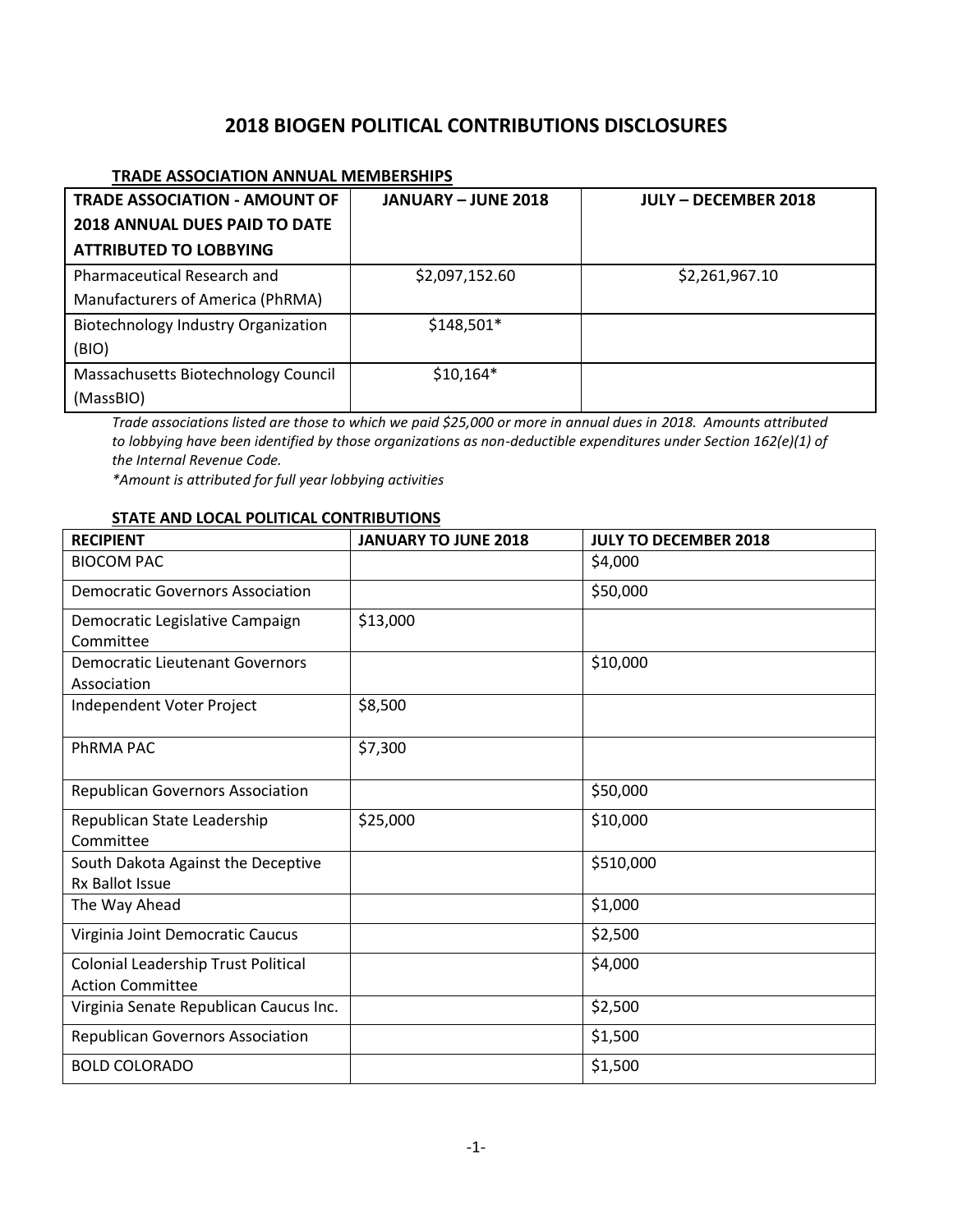| NYS SENATE REPUBLICAN CAMPAIGN | \$2,000 |
|--------------------------------|---------|
| <b>COMMITTEE</b>               |         |
| NYS DEMOCRATIC SENATE CAMPAIGN | \$2,000 |
| <b>COMMITTEE</b>               |         |
| Senate Majority Fund           | \$500   |
| <b>COLORADANS FOR FAIRNESS</b> | \$500   |
| OUR COLORADO VALUES IE         | \$500   |
| <b>COMMITTEE</b>               |         |
| <b>VALUES FIRST COLORADO</b>   | \$500   |
|                                |         |

## **STATE AND LOCAL POLITICAL CANDIDATE CONTRIBUTIONS**

| <b>RECIPIENT</b>                             | <b>JANUARY TO JUNE 2018</b> | <b>JULY TO DECEMBER 2018</b> |
|----------------------------------------------|-----------------------------|------------------------------|
| <b>HUESO FOR SENATE 2018</b>                 |                             | \$1,500                      |
| FRIENDS FOR STEVE SISOLAK                    |                             | \$5,000                      |
| <b>BLANCA RUBIO ASSEMBLY 2020</b>            |                             | \$1,500                      |
| <b>DANCE FOR SENATE</b>                      |                             | \$500                        |
| <b>FRIENDS OF CHRIS STOLLE</b>               |                             | \$500                        |
| <b>FRIENDS OF JANET HOWELL</b>               |                             | \$500                        |
| <b>KEAN FOR SENATE</b>                       |                             | \$1,000                      |
| <b>SICKLES FOR DELEGATE</b>                  |                             | \$500                        |
| FRIENDS OF CHARNIELE HERRING                 |                             | \$500                        |
| FRIENDS OF SCOTT GARRETT                     |                             | \$500                        |
| FRIENDS OF STEVE NEWMAN FOR<br><b>SENATE</b> |                             | \$1,000                      |
| MCDOUGLE FOR VIRGINIA                        |                             | \$500                        |
| SENATOR GALGIANI OFFICEHOLDER<br>2016        |                             | \$1,000                      |
| FRIENDS OF TIM HUGO                          |                             | \$500                        |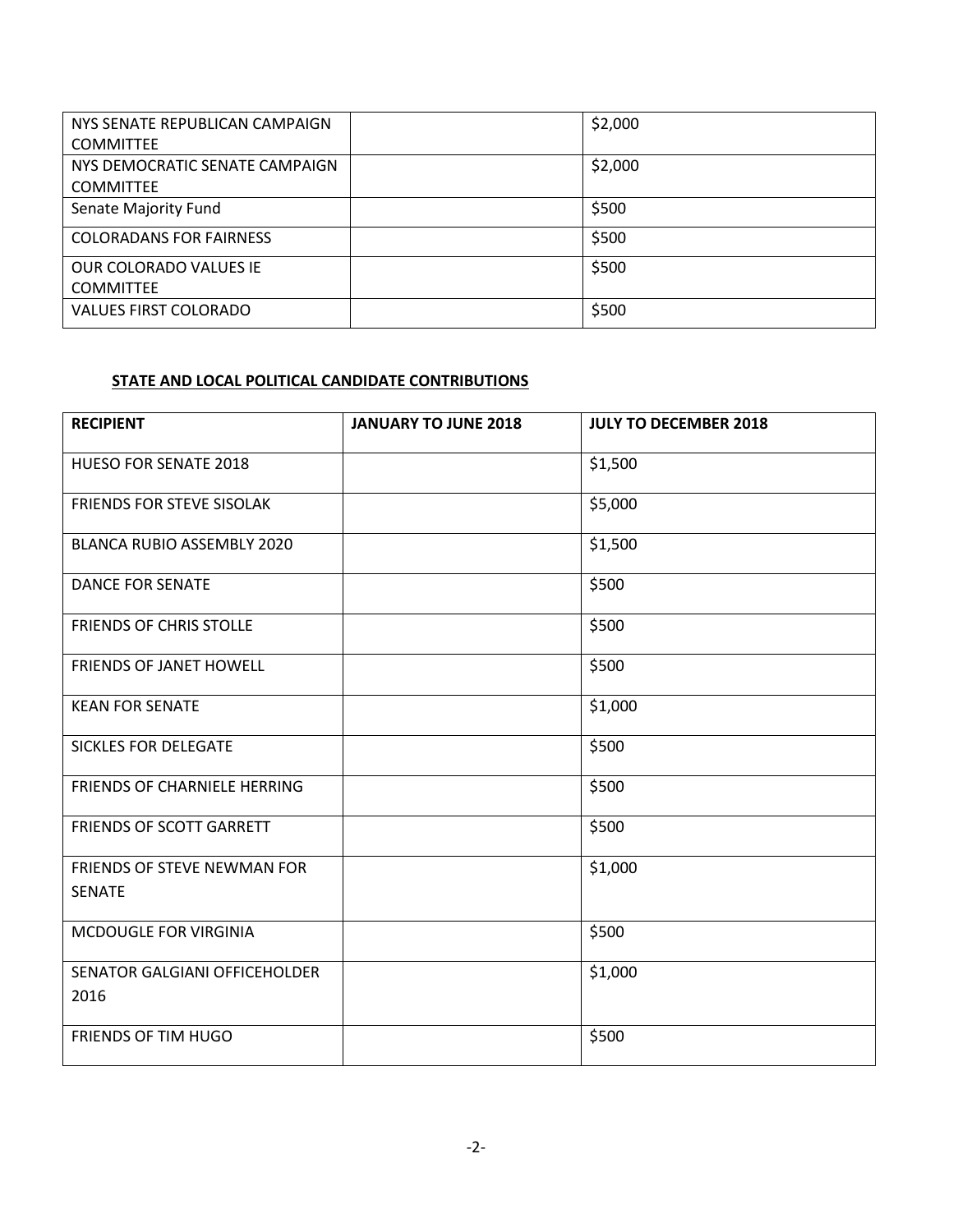| <b>RECIPIENT</b>                     | <b>JANUARY TO JUNE 2018</b> | <b>JULY TO DECEMBER 2018</b> |
|--------------------------------------|-----------------------------|------------------------------|
| CAMPAIGN COMMITTEE TO ELECT          |                             | \$1,500                      |
| <b>JASON FRIERSON</b>                |                             |                              |
| <b>KATE BROWN COMMITTEE</b>          |                             | \$3,000                      |
| <b>COMMITTEE TO ELECT BEN</b>        |                             | \$1,500                      |
| <b>KIECKHEFER</b>                    |                             |                              |
| <b>KELVIN ATKINSON ELECTION</b>      |                             | \$1,500                      |
| <b>CAMPAIGN ACCOUNT</b>              |                             |                              |
| SPRINKLE FOR ASSEMBLY                |                             | \$1,500                      |
| LORENA GONZALEZ FOR ASSEMBLY<br>2018 |                             | \$1,500                      |
| FRIENDS OF CHRIS SUNUNU              |                             | \$1,000                      |
| FRIENDS OF JB JENNINGS               |                             | \$500                        |
| <b>FRIENDS OF NIC KIPKE</b>          |                             | \$500                        |
| LARRY HOGAN FOR GOVERNOR INC         |                             | \$1,000                      |
| <b>MARYLANDERS FOR MILLER</b>        |                             | \$500                        |
| <b>CAMERON SEXTON FOR STATE</b>      |                             | \$500                        |
| REPRESENTATIVE                       |                             |                              |
| <b>KEMP FOR GOVERNOR</b>             |                             | \$2,000                      |
| FRIENDS FOR ARIANA KELLY             |                             | \$500                        |
| PEOPLE FOR PENDERGRASS               |                             | \$500                        |
| FRIENDS FOR KATHY SZELIGA            |                             | \$500                        |
| FRIENDS OF KATHY KLAUSMEIER          |                             | \$500                        |
| HUDSON CAMPAIGN COMMITTEE            |                             | \$600                        |
| <b>STACEY ABRAMS FOR GOVERNOR</b>    |                             | \$2,000                      |
| FRIENDS FOR PETER SCHWARTZKOPF       |                             | \$600                        |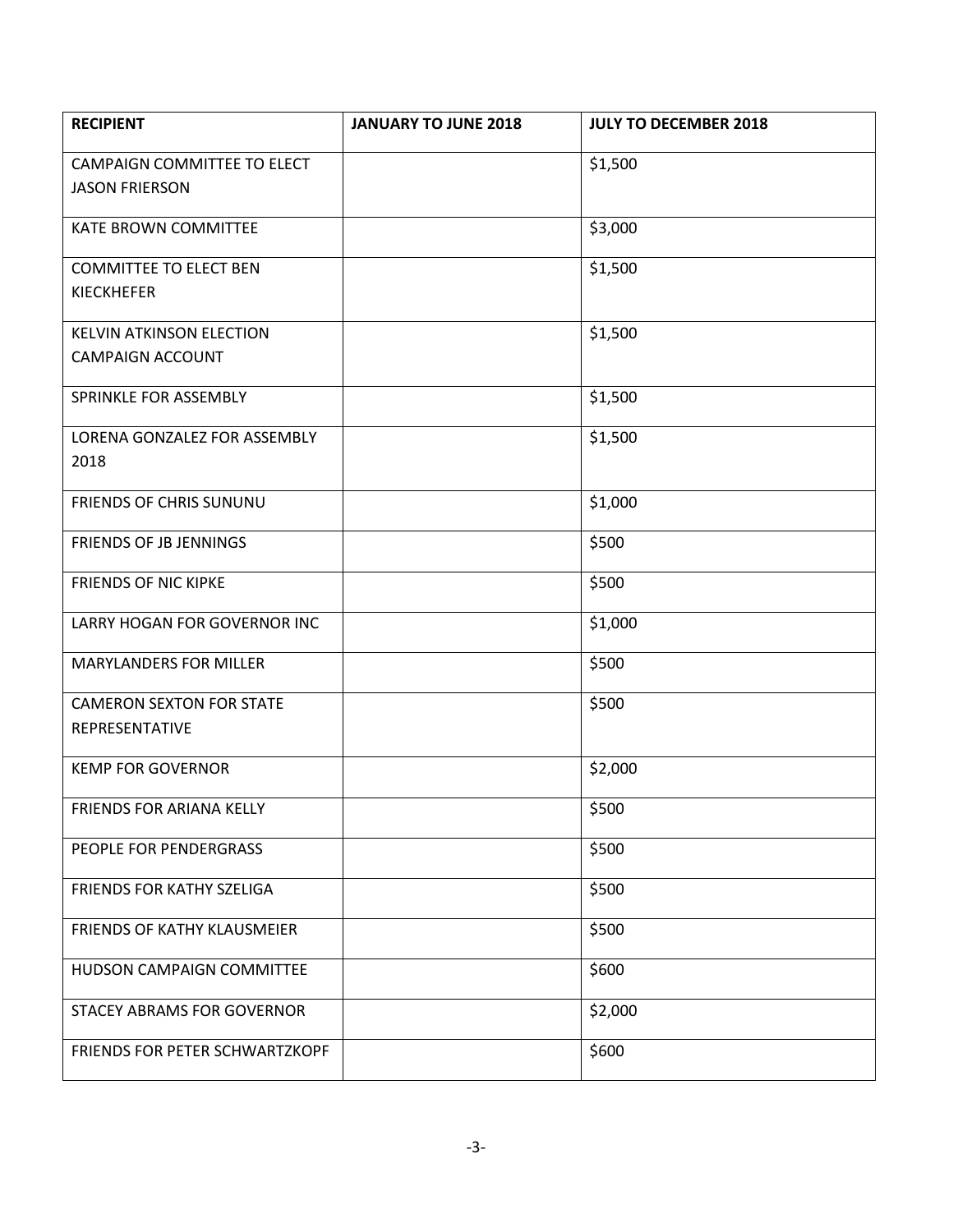| <b>RECIPIENT</b>                     | <b>JANUARY TO JUNE 2018</b> | <b>JULY TO DECEMBER 2018</b> |
|--------------------------------------|-----------------------------|------------------------------|
| <b>FRIENDS OF WAKE COUNTY</b>        |                             | \$3,000                      |
| GIPSON FOR ASSEMBLY 2018             |                             | \$1,500                      |
| CAMPAIGN OF DAVID SANTIAGO           |                             | \$500                        |
| <b>CLAY YARBOROUGH CAMPAIGN</b>      |                             | \$500                        |
| DANA D YOUNG CAMPAIGN                |                             | \$500                        |
| <b>GAYLE HARRELL CAMPAIGN</b>        |                             | \$500                        |
| KATHLEEN PASSIDOMO CAMPAIGN          |                             | \$500                        |
| <b>KELLI STARGEL FOR SENATE</b>      |                             | \$1,000                      |
| PAUL RENNER CAMPAIGN                 |                             | \$1,000                      |
| RALPH E MASSULLO JR CAMPAIGN         |                             | \$500                        |
| WILTON SIMPSON CAMPAIGN              |                             | \$1,000                      |
| MANNY DIAZ JR CAMPAIGN               |                             | \$500                        |
| BILL QUIRK FOR ASSEMBLY 2018         |                             | \$1,500                      |
| DR RICHARD PAN FOR SENATE 2018       |                             | \$1,500                      |
| EVAN LOW FOR ASSEMBLY 2018           |                             | \$1,000                      |
| FRIENDS OF JENNIFER WILLIAMSON       |                             | \$2,000                      |
| FRIENDS OF TINA KOTEK                |                             | \$2,000                      |
| <b>GLAZER FOR SENATE 2020</b>        |                             | \$1,500                      |
| LORENA GONZALEZ FOR ASSEMBLY<br>2018 |                             | \$1,000                      |
| MAIENSCHEIN FOR ASSEMBLY 2018        |                             | \$1,000                      |
| COMMITTE TO ELECT JT WILCOX          |                             | \$1000                       |
| CITIZENS FOR BRIAN FELDMAN           |                             | \$500                        |